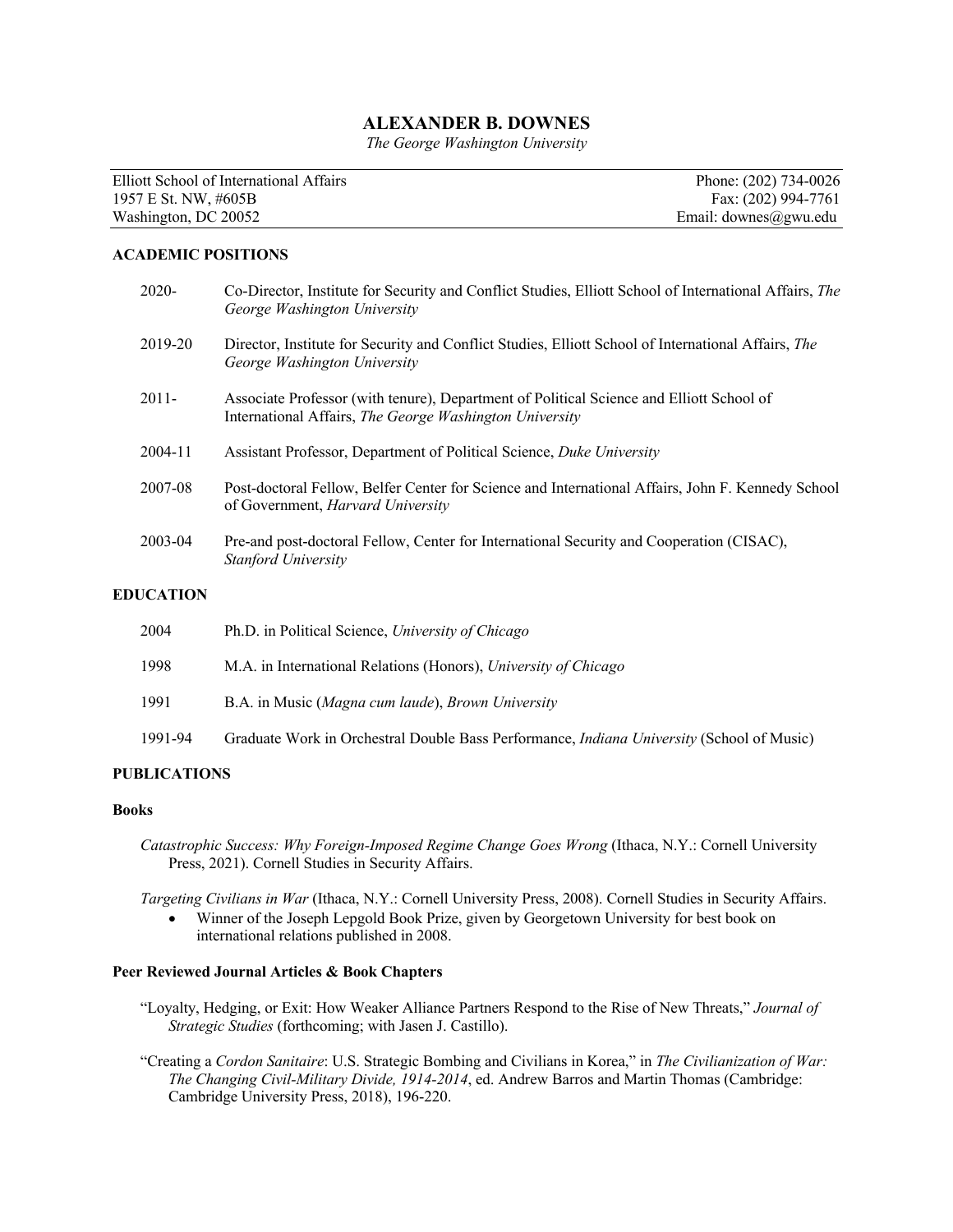- "Does Spreading Democracy by Force Have a Place in U.S. Grand Strategy? A Skeptical View," in *U.S. Grand Strategy in the 21st Century: The Case for Restraint*, ed. A. Trevor Thrall and Benjamin H. Friedman (Abingdon: Routledge, 2018), 80-107 (with Jonathan Monten).
- "Step Aside or Face the Consequences: Explaining the Success and Failure of Compellent Threats to Remove Foreign Leaders," in *Coercion: The Power to Hurt in International Politics*, ed. Kelly M. Greenhill and Peter Krause (New York: Oxford University Press, 2018), 93-114.
- "It's a Crime, but Is It a Blunder? Investigating the Military Effectiveness of Civilian Victimization," in *Civilians and Warfare in World History*, ed. Nicola Foote and Nadya Williams (Abingdon: Routledge, 2018), 288-312 (with Kathryn McNabb Cochran).
- "No Business Like FIRC Business: Foreign-Imposed Regime Change and Bilateral Trade," *British Journal of Political Science* 47, no. 4 (October 2017): 749-782 (with Paul Zachary and Kathleen Deloughery).
- "You Can't Always Get What You Want: Why Foreign-Imposed Regime Change Seldom Improves Interstate Relations," *International Security* 41, no. 2 (Fall 2016): 43-89 (with Lindsey A. O'Rourke).
- "Forced to Be Free: Why Foreign-Imposed Regime Change Rarely Leads to Democratization," *International Security* 37, no. 4 (Spring 2013): 90-131 (with Jonathan Monten).
- "The Illusion of Democratic Credibility," *International Organization* 66, no. 3 (Summer 2012): 457-489 (with Todd S. Sechser).
- "Military Culture and Civilian Victimization: The Allied Strategic Bombing of Germany in World War II," in *Civilians and Modern War: Armed Conflict and the Ideology of Violence*, ed. Daniel Rothbart, Karina V. Korostelina and Mohammed Cherkaoui (New York: Routledge, 2012), 72-95.
- "Overt Peace, Covert War?: Covert Intervention and the Democratic Peace," *Security Studies* 19, no. 2 (Summer 2010): 266-306 (with Mary Lauren Lilley).
- "Targeting Civilians to Win? Assessing the Military Effectiveness of Civilian Victimization in Interstate War," in *Rethinking Violence: States and Non-State Actors in Conflict*, ed. Adria Lawrence and Erica Chenoweth (Cambridge, Mass.: MIT Press, 2010), 23-56 (with Kathryn McNabb Cochran).
- "How Smart and Tough Are Democracies? Reassessing Theories of Democratic Victory in War," *International Security* 33, no. 4 (Spring 2009): 9-51. Reprinted in *Do Democracies Win Their Wars? An International Security Reader*, ed. Michael E. Brown, Owen R. Coté, Sean M. Lynn-Jones, and Steven E. Miller (Cambridge, Mass.: MIT Press, 2011).
- "Restraint or Propellant? Democracy and Civilian Fatalities in Interstate Wars," *Journal of Conflict Resolution* 51, no. 6 (December 2007): 872-904.
- "Draining the Sea by Filling the Graves: Investigating the Effectiveness of Indiscriminate Violence as a Counterinsurgency Strategy," *Civil Wars* 9, no. 4 (December 2007): 420-444.
- "Introduction: Modern Insurgency and Counterinsurgency in Comparative Perspective," *Civil Wars* 9, no. 4 (December 2007): 313-323.
- "Desperate Times, Desperate Measures: The Causes of Civilian Victimization in War," *International Security* 30, no. 4 (Spring 2006): 152-195.
- "The Problem with Negotiated Settlements to Ethnic Civil Wars," *Security Studies* 13, no. 4 (Summer 2004): 230-279. Reprinted in *Living Together after Ethnic Killing: Exploring the Chaim Kaufmann Argument*, ed. Roy Licklider and Mia Bloom (London: Routledge, 2006), 89-139.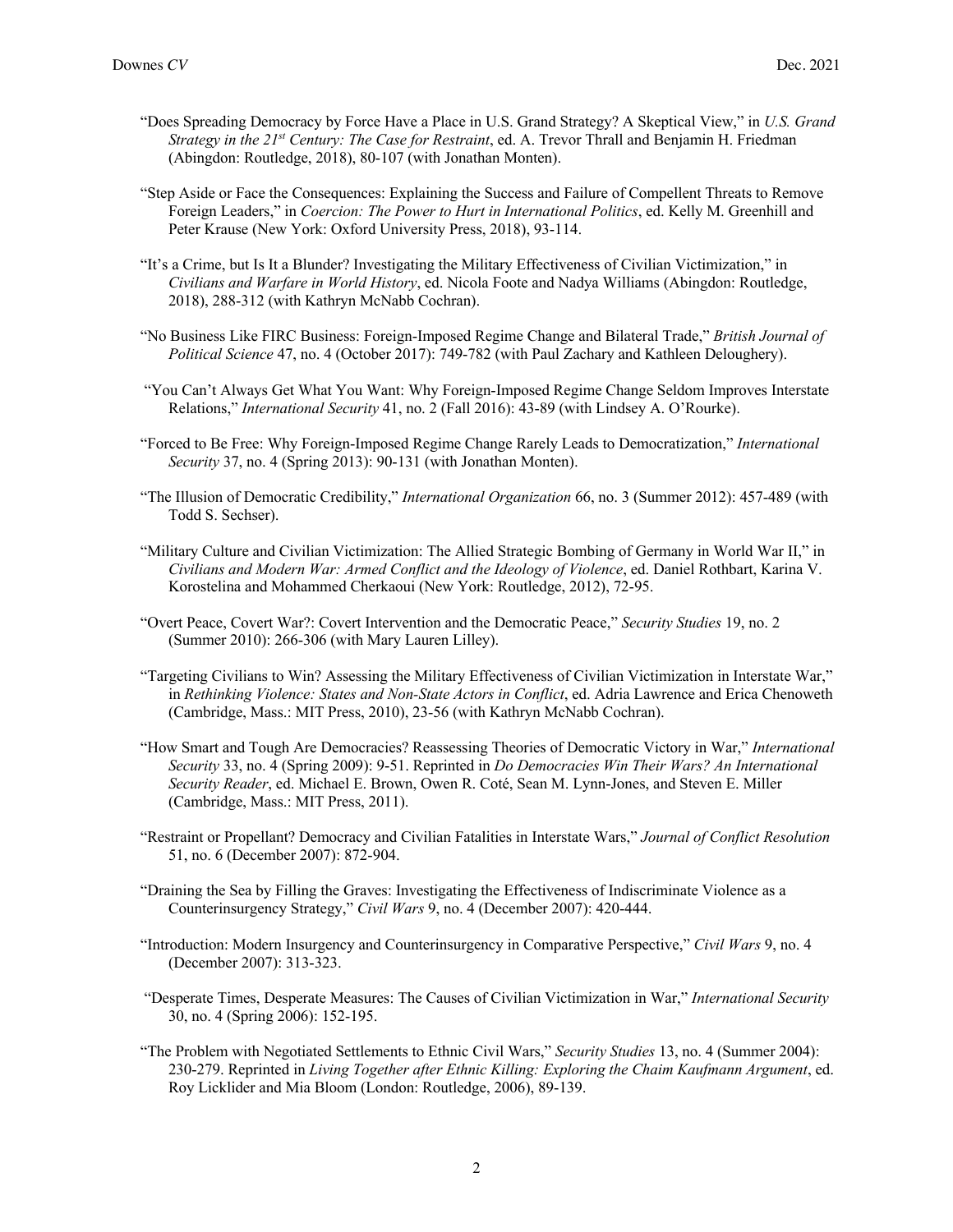"The Holy Land Divided: Defending Partition as a Solution to Ethnic Wars," *Security Studies* 10, no. 4 (Summer 2001): 58-116.

#### **Other Academic Publications**

- "Review of Jason Lyall, *Divided Armies: Inequality and Battlefield Performance in Modern War*," *H-Diplo | ISSF* Roundtable 12, no. 11 (May 2021), 7-14.
- "Review of Melissa Willard-Foster, *Toppling Foreign Governments: The Logic of Regime Change*," *Political Science Quarterly* 135, no. 1 (Spring 2020): 152-155.
- "Correspondence: Reconsidering the Consequences of Foreign-Imposed Regime Change," *International Security* 42, no. 3 (Winter 2017/2018): 172-177 (with Lindsey A. O'Rourke).
- "Correspondence: Friends, Foes, and Foreign-Imposed Regime Change," *International Security* 42, no. 2 (Fall 2017): 191-195 (with Lindsey A. O'Rourke).
- "Introduction to Roundtable on Jasen J. Castillo, *Endurance and War: The National Sources of Military Cohesion*," *H-Diplo | ISSF Roundtable* 9, no. 9 (2017): 2-5.
- "Review of Jessica L.P. Weeks, *Dictators at War and Peace*," *H-Diplo | ISSF* Roundtable 8, no. 7 (January 2016): 5-11.
- "Review of Jessica L.P. Weeks, *Dictators at War and Peace*," *Political Science Quarterly* 130, no. 4 (December 2015): 803-04.
- "Correspondence: Reevaluating Foreign-Imposed Regime Change," *International Security* 38, no. 3 (Winter 2013/14): 184-195 (with Jonathan Monten).
- "Why Regime Change Is a Bad Idea in Syria," *The Political Science of Syria's War*, POMEPS Briefings 22 (December 18, 2013): 61-63.

"Regime Change Doesn't Work," *Boston Review* 36, no. 5 (September/October 2011): 16-22.

- "The Myth of Choosy Democracies: Examining the Selection Effects Theory of Democratic Victory in War," *H-Diplo | ISSF* Roundtable 2, no. 12 (July 2011): 64-102 (http://www.h-net.org/~diplo/ISSF/PDF/ISSF-Roundtable-2-12.pdf).
- "Review of Hugo Slim, *Killing Civilians: Method, Madness, and Morality in War*," *Journal of Strategic Studies* 33, no. 1 (February 2010): 167-169.
- "Correspondence: Another Skirmish in the Battle over Democracies and War," *International Security* 34, no. 2 (Fall 2009): 194-204. Reprinted in *Do Democracies Win Their Wars? An International Security Reader*, ed. Michael E. Brown, Owen R. Coté, Sean M. Lynn-Jones, and Steven E. Miller (Cambridge, Mass.: MIT Press, 2011).
- "Review of Michael C. Desch, *Power and Military Effectiveness: The Fallacy of Democratic Triumphalism*," *Political Science Quarterly* 124, no. 2 (Summer 2009): 342-344.
- "Review of Tanisha M. Fazal, *State Death: The Politics and Geography of Conquest, Occupation, and Annexation*," *International History Review* 30, no. 4 (December 2008): 845-847.
- "More Borders, Less Conflict? Partition as a Solution to Ethnic Civil Wars," *SAIS Review* 26, no. 1 (Winter-Spring 2006): 49-61.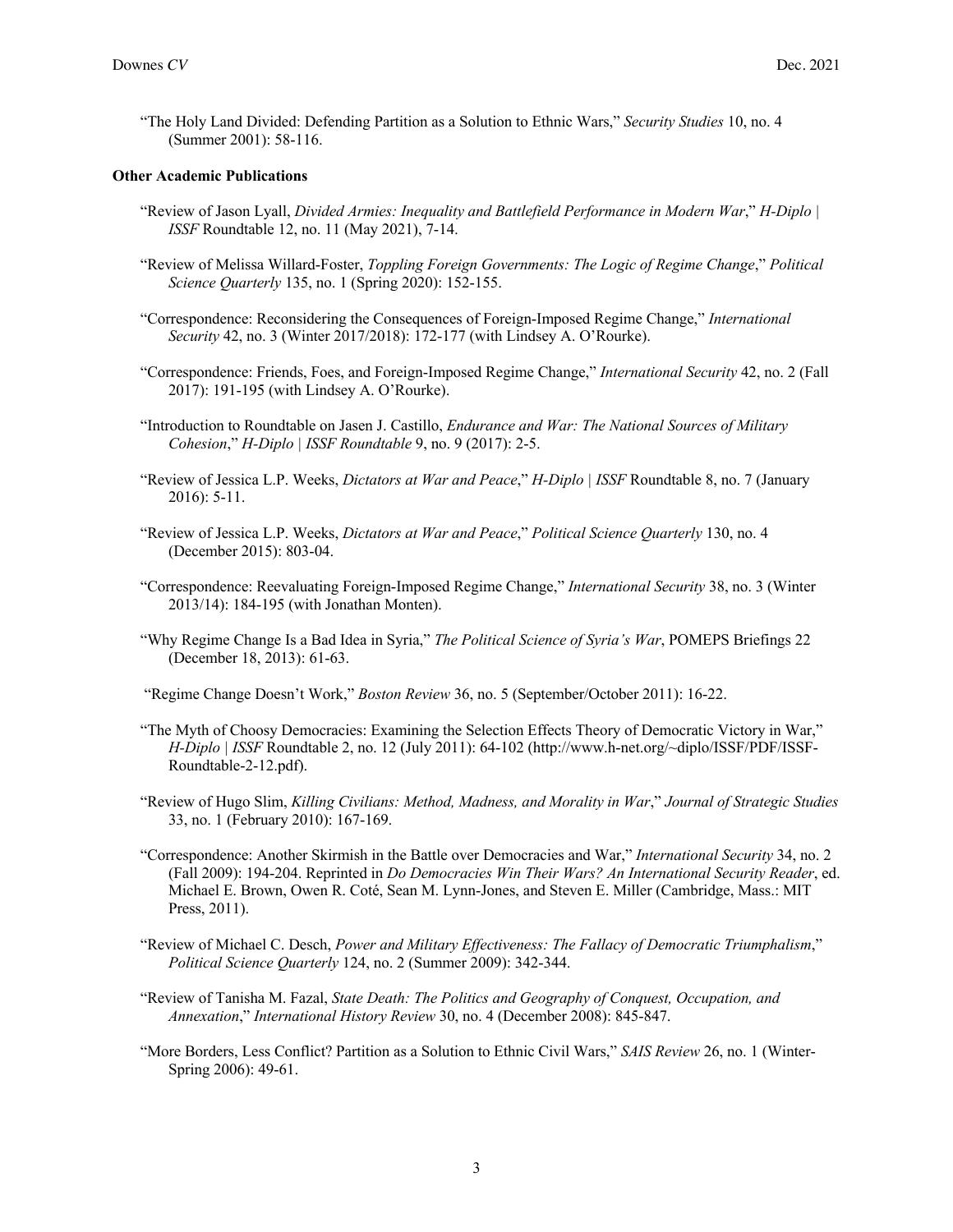"Targeting Civilians in Wartime," *Centerpiece* 17, no. 2 (Spring 2003): 6-7, 11 (Newsletter of the Weatherhead Center for International Affairs, *Harvard University*).

#### **Commentary**

- "Is Trump Hurting the Military?" *The Washington Post Monkey Cage*, June 2, 2020 (with Elizabeth N. Saunders, Alice Hunt Friend, and Caitlin Talmadge).
- "Could U.S. Actions Topple Iran's Government? Here's Why It Would Be Extremely Difficult," *The Washington Post Monkey Cage*, January 11, 2020.
- "Is There a Payoff from U.S. Intervention to Protect U.S. Assets? We Found Few Trade Benefits," *The Washington Post Monkey Cage*, October 26, 2017.
- "Would Transgender Troops Harm Military Effectiveness? Here's What the Research Says," *The Washington Post Monkey Cage*, August 1, 2017.
- "The Trump Administration Wants Regime Change in Iran. But Regime Change Doesn't Usually Work," *The Washington Post Monkey Cage*, July 31, 2017 (updated May 23, 2018; with Lindsey A. O'Rourke).
- "The Truth about Obama's Drone Campaign: It's about Attrition, not Decapitation," *Huffington Post*, January 16, 2013.

#### **Work in Progress**

- "The Causes of Foreign-Imposed Regime Change: A Review Essay"
- "Coercion by Proxy: Population Relocation in Counterinsurgency Operations" (with Kelly M. Greenhill and Stephen Rangazas)
- "Dictators and Coercive Diplomacy" (with Todd S. Sechser)
- "Foreign-Imposed Regime Change and Mass Killing" (with Lindsey O'Rourke)
- "Nuclear Compellence Revisited: Explaining the Success and Failure of Nuclear Compellent Threats" (with Jasen Castillo and Charles Glaser; under review)
- "Picking Your Friends: Foreign-Imposed Regime Change and the Quality of Interstate Relations" (with Lindsey O'Rourke)
- "The Power of Persuasion? The Mixed Record of Regime Change without Force"

"Sources of Insurgent Resilience in the Face of Adversity"

## **FELLOWSHIPS & GRANTS**

- 2015-19 "Spheres of Influence and Regional Orders: Assessing Approaches for Responding to China's Rise"
	- Part of a million-dollar grant from the Department of Defense Minerva Research Initiative
- 2013-15 "U.S. Strategic Nuclear Policy Toward China," Carnegie Corporation
	- Part of a \$450,000 grant to study U.S. military policies toward China
	- Renewed for 2015-2017
- 2009-12 "Mapping the Trajectories of Military Intervention and Occupation: Towards an Empirical Model," Office of Naval Research, United States Navy Grant No. N00014-09-1-0557, \$99,230.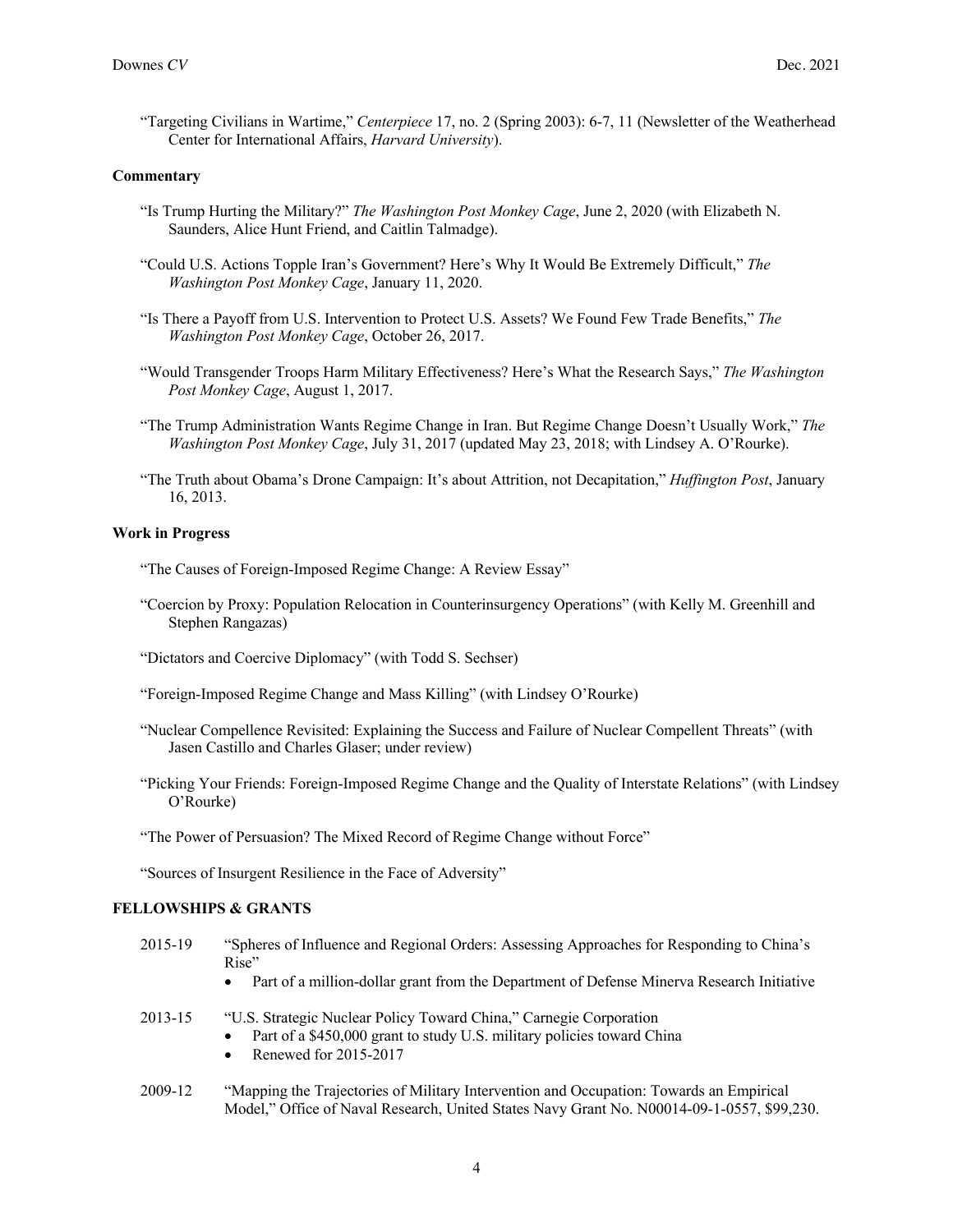| 2009-10   | Smith Richardson Foundation Junior Faculty Research Grant, "Foreign-Imposed Regime Change<br>in International Politics: Causes and Consequences," \$60,000.          |
|-----------|----------------------------------------------------------------------------------------------------------------------------------------------------------------------|
| 2008-09   | Research Grant, Arts and Sciences Committee on Faculty Research, Duke University<br>Foreign-Imposed Regime Change in International Politics, \$2,500                 |
| 2005-06   | Research Grant, Arts and Sciences Committee on Faculty Research, Duke University<br>To fund research and data collection on civilian casualties in warfare (\$4,618) |
| 2003-04   | Dissertation Fellowship, <i>Harry Frank Guggenheim Foundation</i> , New York, NY                                                                                     |
| 2002-03   | Pre-doctoral Fellowship in National Security, John M. Olin Institute for Strategic Studies,<br>Weatherhead Center for International Affairs, Harvard University      |
| 2002-03   | Dwight D. Eisenhower/Clifford Roberts Graduate Fellowship, The Eisenhower Institute,<br>Washington, D.C.                                                             |
| 2001-02   | MacArthur Scholars Dissertation Fellowship, Council for Advanced Studies in Peace and<br>International Cooperation (CASPIC), University of Chicago                   |
| 2000-01   | Research grant, Program on International Security Policy (PISP), University of Chicago (also<br>received in 1998/99)                                                 |
| 1998-2001 | Century Fellowship, Division of the Social Sciences, University of Chicago                                                                                           |

## **HONORS & AWARDS**

| 2020 | <i>Harry Harding Teaching Prize, Elliott School for International Affairs, The George Washington</i><br>University                                                                                                                                                                                                            |
|------|-------------------------------------------------------------------------------------------------------------------------------------------------------------------------------------------------------------------------------------------------------------------------------------------------------------------------------|
| 2016 | Emerging Scholar Award, International Security Studies Section, International Studies<br>Association. Recognizes the scholar under the age of 45 or within fifteen years of receiving their<br>Ph.D. who has made (through their body of publications) the most significant contribution to the<br>field of security studies. |
| 2008 | Joseph Lepgold Book Prize for best book on international relations published in 2008, given by<br>Georgetown University for Targeting Civilians in War                                                                                                                                                                        |
| 2006 | Helen Dwight Reid Award for best doctoral dissertation in the field of international relations, law,<br>and politics, American Political Science Association                                                                                                                                                                  |
| 1999 | Honors conferred for M.A. in International Relations, Committee on International Relations,<br>University of Chicago                                                                                                                                                                                                          |
| 1999 | Morton Kaplan Prize for Best Master's Paper by an Honors student in the Committee on<br>International Relations, University of Chicago: "The Holy Land Divided? Theory and Practice for<br>a Successful Partition in Palestine"                                                                                               |
| 1999 | University of Chicago Social Science Graduate Division's nominee for Distinguished Master's<br>Thesis Award, Midwestern Association of Graduate Schools                                                                                                                                                                       |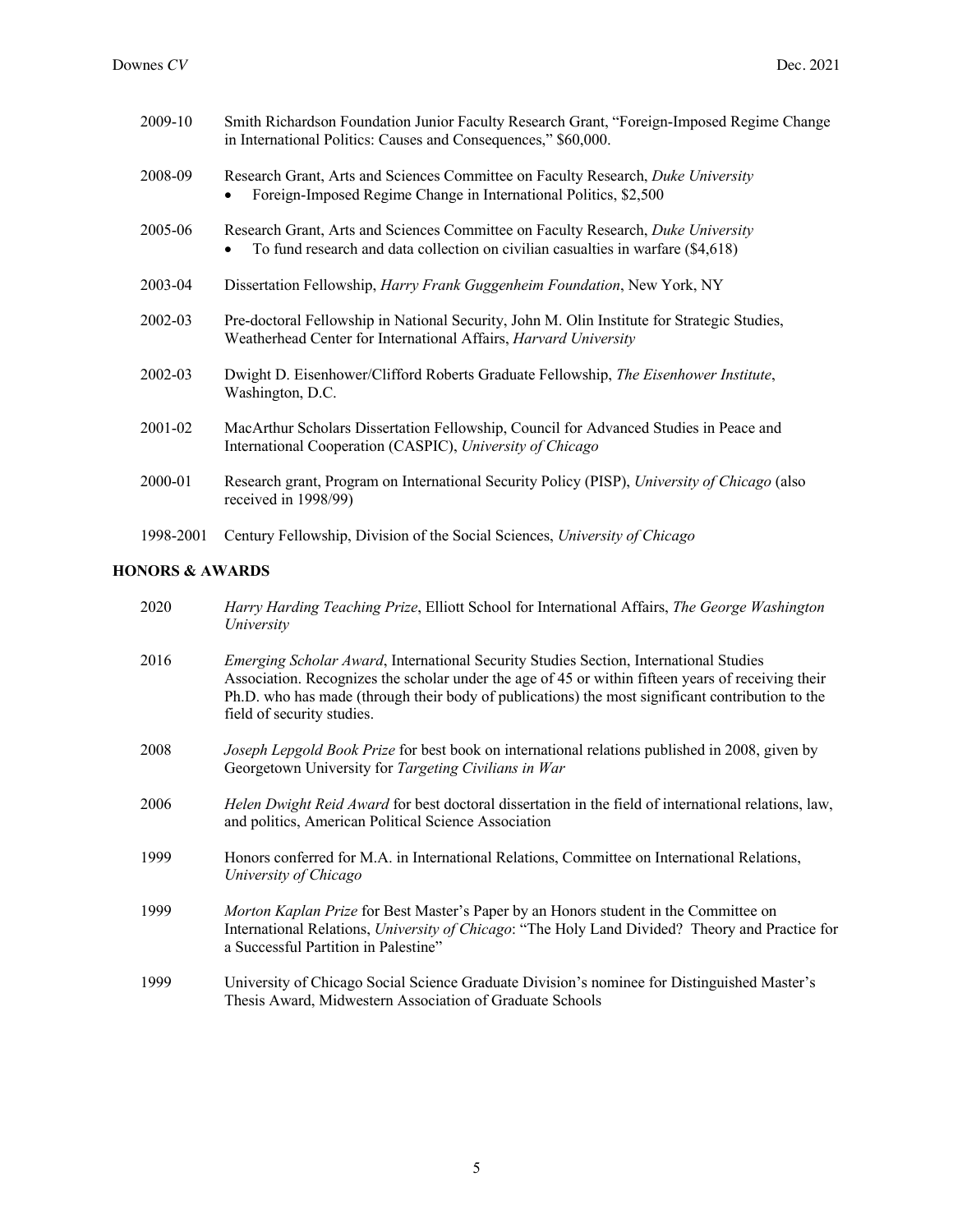## **COURSES**

Courses at *GWU*:

- Introduction to International Affairs (undergraduate, Spring 2015, Fall 2020, Spring 2021, Fall 2021)
- Introduction to International Politics (undergraduate, Fall 2013, Spring 2015, Spring 2017, Fall 2019)
- Civil War (undergraduate, Fall 2012, Fall 2018; graduate, Fall 2011, Spring 2013, Fall 2018)
- Civilians in the Path of War (undergraduate, Spring 2012)
- War (undergraduate, Fall 2019)
- International Affairs Cornerstone (graduate, Fall 2016)
- Military Power and Effectiveness (graduate, Spring 2012, 2013, 2014, 2017, 2019; Fall 2013)
- Theories of International Security (graduate, Spring 2014, Fall 2015, Spring 2019, Spring 2021)
- Coercion in International Politics (graduate, Fall 2021)

Courses at *Duke*:

- Civilians in the Path of War (undergraduate)
- Democracy and International Politics (undergraduate)
- International Security (undergraduate)
- Theory and Practice of International Security (graduate)

## **INVITED PRESENTATIONS**

- Nov. 2021 "Nuclear Compellence Revisited: Explaining the Success and Failure of Nuclear Compellent Threats," Macmillan International Relations Seminar, *Yale University*
- Dec. 2020 "Nuclear Compellence: Rethinking the Effects of the Bomb," Research-in-Progress Workshop, Institute for Security and Conflict Studies, *George Washington University*
- June 2020 "Catastrophic Success: Assessing the Consequences of Foreign-Imposed Regime Change," Albritton Center for Grand Strategy "Meet the Author" Talk, Bush School of Government and Public Service, *Texas A&M University*
- May 2020 "Nuclear Compellence: Rethinking the Effects of the Bomb," John Sloan Dickey Center for International Understanding, *Dartmouth College*
- Feb. 2020 "The Failure of Forcible Regime Change Operations," *Cato Institute*, Washington, D.C.
- Sept. 2019 "Intervention in Civil Wars," Seminar XXI: Foreign Policy, International Relations, and the National Interest
- April 2019 "Catastrophic Success: Assessing the Consequences of Foreign-Imposed Regime Change," *Emory University*
- March 2019 "Insurgency Hotspots: Factors that Countered Prediction," *RAND Insurgency Board*
- Sept. 2018 "Intervention in Civil Wars," Seminar XXI: Foreign Policy, International Relations, and the National Interest
- April 2018 "Nuclear Compellence: Rethinking the Effects of the Bomb," Nuclear Escalation and Deterrence in East Asia, Institute for Security and Conflict Studies, *George Washington University*
- Oct. 2017 "Understanding Civil Wars" and "Intervention in Civil Wars," Seminar XXI: Foreign Policy, International Relations, and the National Interest
- Feb. 2017 "Foreign-Imposed Regime Change and Mass Killing," Conference on Humanitarian Intervention and the Responsibility to Protect (R2P), *Yale University*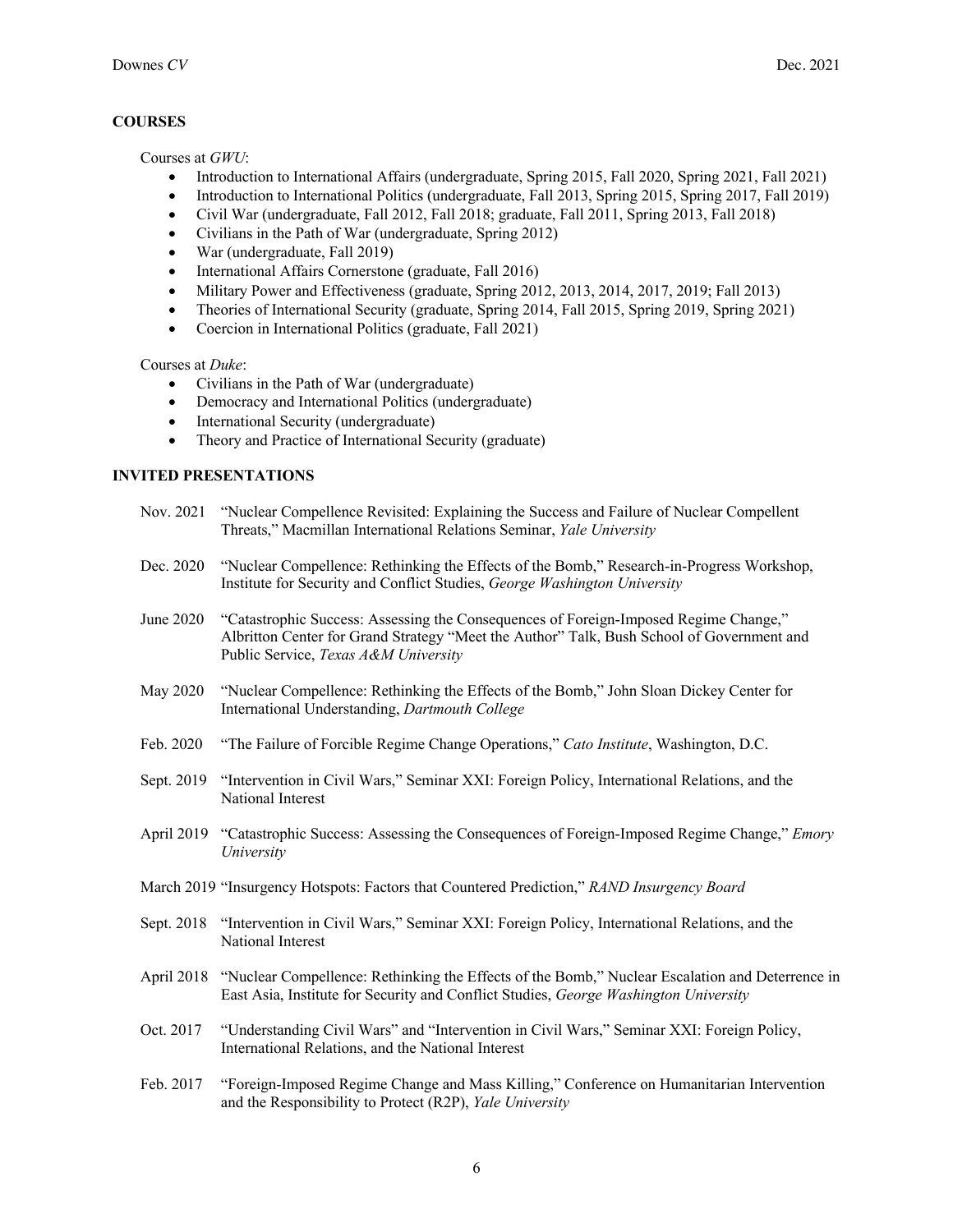Feb. 2017 "Sources of Insurgent Resilience in the Face of Adversity," *RAND Insurgency Board* Nov. 2016 "Democracies, Dictators, and Coercive Diplomacy," Research-in-Progress Workshop, Institute for Security and Conflict Studies, *George Washington University* Oct. 2016 "Understanding Civil Wars" and "Intervention in Civil Wars," Seminar XXI: Foreign Policy, International Relations, and the National Interest June 2016 "Forced to Be Free: Why Foreign-Imposed Regime Change Rarely Leads to Democratization," The Case for Restraint in U.S. Foreign Policy, *Cato Institute* Nov. 2015 "Coercion by Proxy: Population Relocation in Counterinsurgency Operations," Lansing B. Lee, Jr., Seminar in Global Politics, *University of Virginia* Nov. 2015 "Coercion by Proxy: Population Relocation in Counterinsurgency Operations," Research in Progress Workshop, Institute for Security and Conflict Studies, *George Washington University* Nov. 2015 "You Can't Always Get What You Want: Foreign-Imposed Regime Change and Interstate Militarized Conflict," MacMillan International Relations Seminar Series, *Yale University* Oct. 2015 "Civil Wars: An Introduction," and "Fighting to a Finish: Victory and Defeat in Civil Wars," Seminar XXI: Foreign Policy, International Relations, and the National Interest Sept. 2015 "Alliance Defection and the Rise of China," U.S. Strategic Nuclear Policy Toward China, Elliott School of International Affairs, *George Washington University* June 2015 "Catastrophic Success: Foreign Imposed Regime Change and International Politics," Bush School of Government and Public Service, *Texas A&M University* Oct. 2013 "Military Intervention and Democracy Promotion," Seminar XXI: Foreign Policy, International Relations, and the National Interest July 2013 Invited Lecturer, Seminar on Conflict and Political Violence, *Olympia Summer Academy*, Olympia, Greece April 2013 "No Business Like FIRC Business: Foreign-Imposed Regime Change and Bilateral Trade," Comparative Politics Workshop, *George Washington University* March 2013 "Catastrophic Success: Foreign-Imposed Regime Change and Civil War," Symposium on Political Violence, *University of Pittsburgh* Jan. 2013 "The Illusion of Democratic Credibility," Program on International Conflict and Cooperation, Department of Political Science, *Texas A&M University* Dec. 2012 "Catastrophic Success: Foreign-Imposed Regime Change and Civil War," International Relations Workshop Colloquium, *American University* Oct. 2012 "Foreign-Imposed Regime Change and Civil War: Examining the Causal Link," Institute for Security and Conflict Studies, *George Washington University* Sept. 2012 "Civil Wars and Ethnic Conflict: An Overview" and "Military Intervention and Democracy Promotion," Seminar XXI: Foreign Politics, International Relations, and the National Interest May 2012 "Freedom by Force: Foreign-Imposed Regime Change and Democratization," Comparative Politics Workshop, *George Washington University*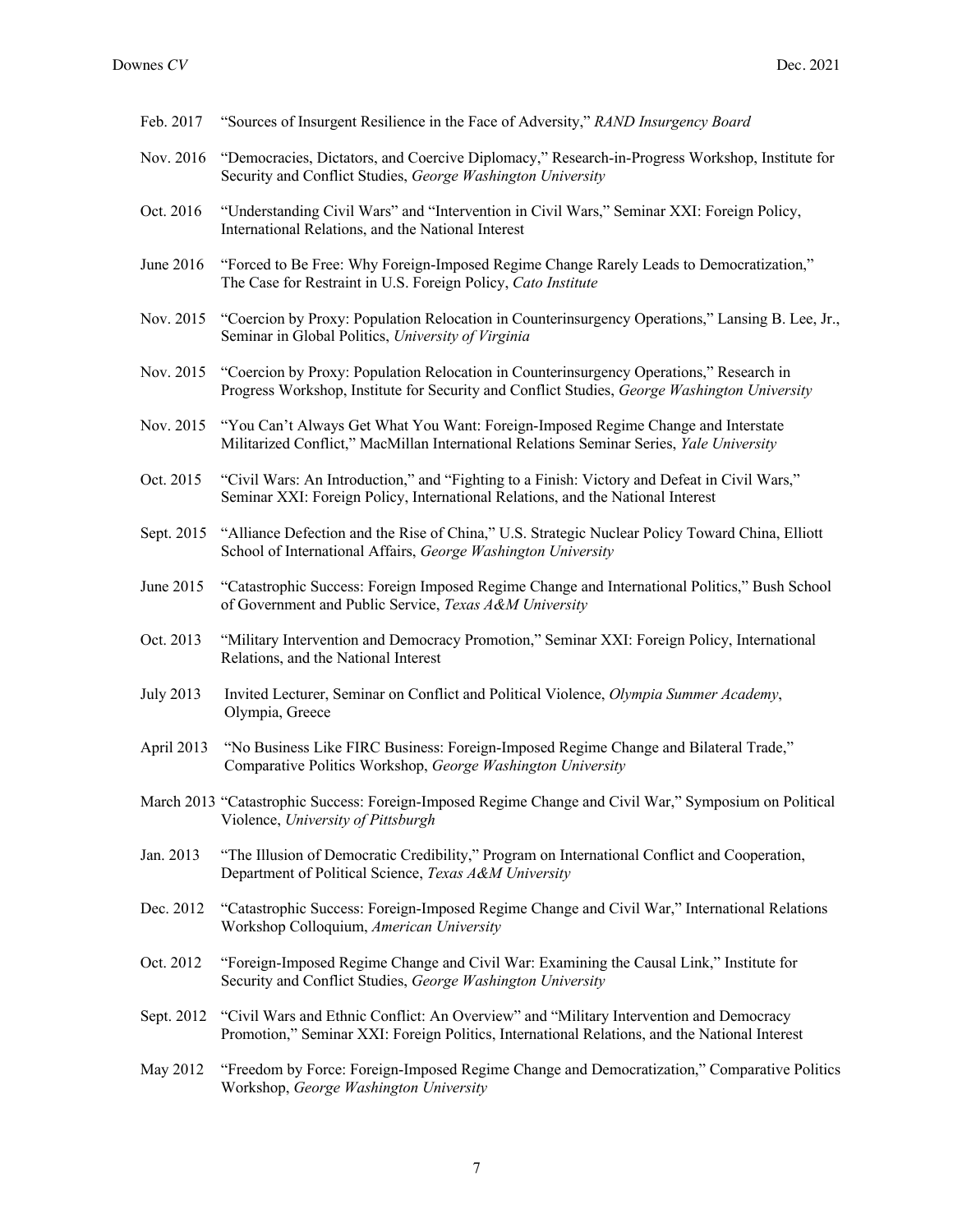- March 2012 "Creating a *Cordon Sanitaire*: U.S. Strategic Bombing and Civilians in Korea," The Civilianization of Warfare: Global Perspectives on a Collapsing Divide, *University of Exeter* (UK)
- Feb. 2012 "It's a Crime but Is It a Blunder? The Efficacy of Targeting Civilians in War," Civilians and Warfare in World History, *Florida Gulf Coast University*
- Feb. 2012 "The Illusion of Democratic Credibility," Research Program in International Security, *Princeton University*
- Nov. 2011 "Creating a *Cordon Sanitaire*: U.S. Strategic Bombing and Civilians in Korea," Shock and Awe: A Hundred Years of Bombing from Above, *Goldsmiths University* (UK)
- Oct. 2011 "Democracies and the Credibility of Coercive Threats," Program on Global Society and Security, *Harvard University*
- Sept. 2011 "Civil Wars and Ethnic Conflict: An Overview" and "Military Intervention and Democracy Promotion," Seminar XXI: Foreign Politics, International Relations, and the National Interest
- June 2011 "Catastrophic Success: Foreign-Imposed Regime Change and Civil War," Air Force Office of Scientific Research, "Effects to Influence" Workshop, *College of William and Mary*
- March 2011 "Catastrophic Success: Foreign-Imposed Regime Change and Civil War," Program on Order, Conflict, and Violence, *Yale University*
- March 2011 "Catastrophic Success: Foreign-Imposed Regime Change and Civil War," Notre Dame International Security Program, *Notre Dame University*
- Nov. 2010 "Catastrophic Success: Foreign-Imposed Regime Change and Civil War," Security, Peace, and Conflict Workshop, Department of Political Science, *Duke University*
- April 2010 "Targeting Civilians in War: Causes and Effectiveness," Joseph Lepgold Book Prize Lecture, Mortara Center for International Studies, *Georgetown University*
- April 2010 "Book Panel on Alexander B. Downes, *Targeting Civilians in War*," Association for the Study of Nationalities Annual Meeting, New York, NY
- April 2010 "Decapitating States: The Consequences of Foreign-Imposed Regime Change," Lone Star National Security Forum, Corpus Christi, TX
- March 2010 "Catastrophic Success: Foreign-Imposed Regime Change and Civil War," Political Science Research Workshop, Department of Political Science, *University of South Carolina*
- April 2009 "The Causes and Effectiveness of Targeting Civilians in War," Centre for Security and Defence Studies, *Carleton University*
- April 2009 "Targeting Civilians to Win? Assessing the Military Effectiveness of Civilian Victimization in Interstate War," Lansing-Lee Seminar in Global Politics, *University of Virginia*
- March 2009 "Targeting Civilians in War: Causes and Effectiveness," Conference on Civilian Devastation, Institute for Conflict Analysis and Resolution, *George Mason University*
- March 2009 "Targeting Civilians to Win? Assessing the Military Effectiveness of Civilian Victimization in Interstate War," International Relations Colloquium, *University of Wisconsin, Madison*
- Jan. 2009 "Targeting Civilians to Win? Examining the Military Effectiveness of Civilian Victimization in Interstate War," Department of Political Science Faculty Brown Bag Seminar, *Duke University*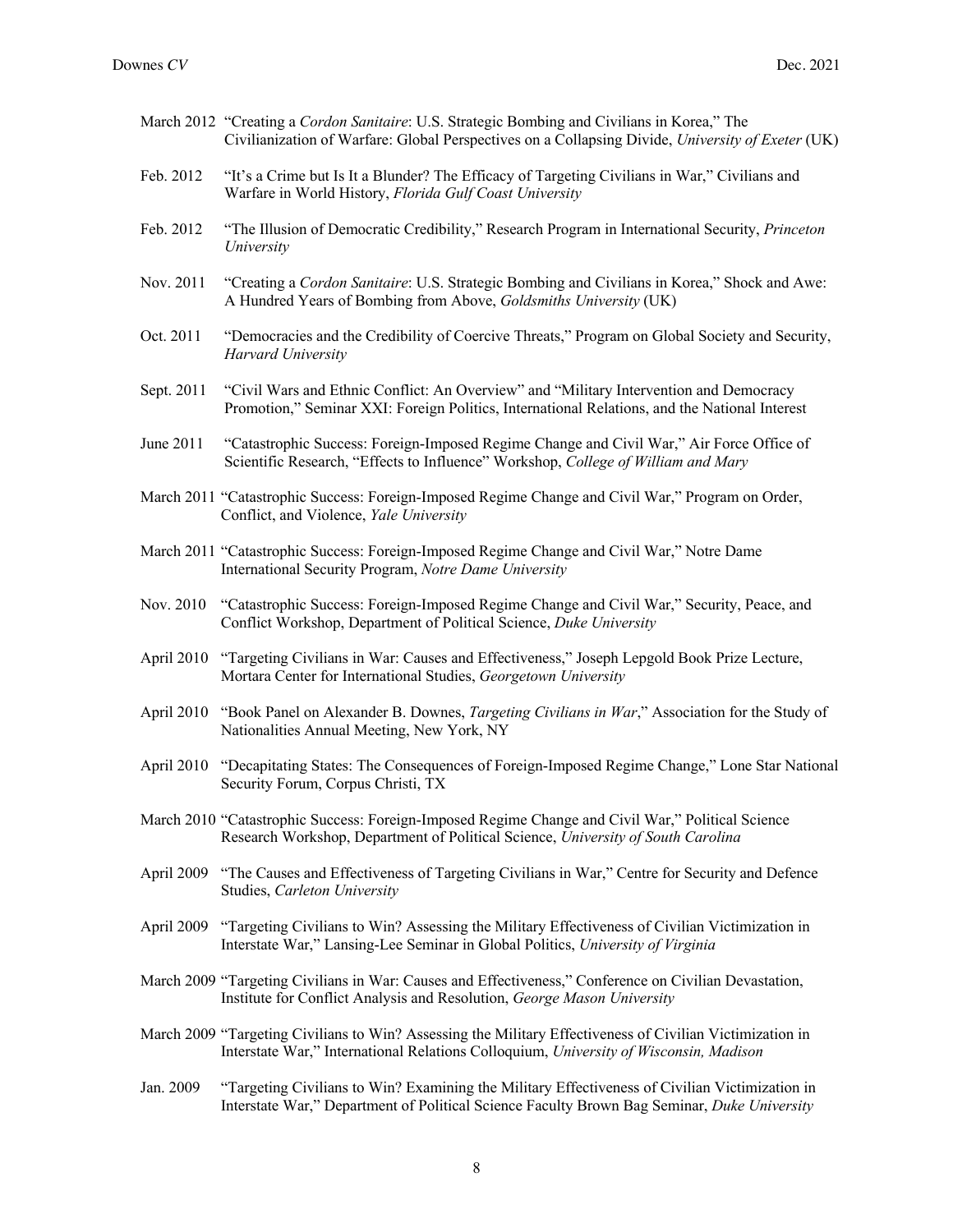| Nov. 2008       | "Are Democracies as Smart as We Think They Are? Reassessing the Selection Effects Theory of<br>Democratic Victory in War," Security Studies Program Wednesday Seminar Series, Massachusetts<br>Institute of Technology                                                                                                                                             |
|-----------------|--------------------------------------------------------------------------------------------------------------------------------------------------------------------------------------------------------------------------------------------------------------------------------------------------------------------------------------------------------------------|
| Oct. 2008       | "Targeting Civilians to Win? Examining the Military Effectiveness of Civilian Victimization in<br>Interstate War," Faculty Colloquium in International Relations, Princeton University                                                                                                                                                                             |
| <b>May 2008</b> | "Targeting Civilians to Win? Investigating the Military Effectiveness of Civilian Victimization in<br>War," Workshop on Responses to Political Violence and the Growth of Anti-Americanism,<br>University of California Institute on Global Conflict and Cooperation and the Stanford Center for<br>Advanced Study in the Behavioral Sciences, Stanford University |
| <b>May 2008</b> | "Foreign-Imposed Regime Change in Interstate Wars," International Security Program Seminar,<br>Belfer Center for Science and International Affairs, Harvard University                                                                                                                                                                                             |
| Feb. 2008       | "Selection Effects and the War in Vietnam," Olin Institute National Security Seminar Series,<br>Harvard University                                                                                                                                                                                                                                                 |
| Nov. 2007       | "Civilian Casualties and Mass Killing in Interstate Wars: The Role of Democracy," International<br>Politics Seminar, Columbia University                                                                                                                                                                                                                           |
| Oct. 2007       | "Civilians in the Path of War: Desperation, Annexation, and the Logic of Civilian Victimization,"<br>Program on Order, Conflict, and Violence, Yale University                                                                                                                                                                                                     |
|                 | March 2007 "War by Other Means: Mass Killing and Civilian Casualties in Interstate Wars," Christopher H.<br>Browne Center for International Politics, University of Pennsylvania                                                                                                                                                                                   |
| Nov. 2006       | "Indiscriminate Violence in Guerrilla Wars: When Is Killing the Population Effective?"<br>International Relations Workshop, Dartmouth College                                                                                                                                                                                                                      |
|                 | March 2006 "War by Other Means: Civilian Targeting and Civilian Casualties in Interstate Wars," Baker Peace<br>Conference, Contemporary History Institute, Ohio University                                                                                                                                                                                         |
| Feb. 2006       | "War by Other Means: Civilian Targeting and Civilian Casualties in Interstate Wars," Conference<br>on Casualties and Warfare, Triangle Institute for Security Studies                                                                                                                                                                                              |
| Feb. 2006       | "Military Culture and Civilian Victimization: The Confounding Case of American Strategic<br>Bombing of Germany in World War II," Center for International Security and Cooperation<br>(CISAC), Stanford University                                                                                                                                                 |
| Nov. 2005       | "War by Other Means: Civilian Targeting and Civilian Casualties in Interstate Wars," Department<br>of Political Science Faculty Brown Bag Seminar, Duke University                                                                                                                                                                                                 |
| Sept. 2005      | "War by Other Means: Targeting Civilians in War," Triangle Institute for Security Studies                                                                                                                                                                                                                                                                          |
| May 2004        | "Democracy and Destruction: Regime Type and Civilian Victimization in Small Wars,"<br>Conference on Collateral Damage in History, Munck Center for International Studies, University<br>of Toronto                                                                                                                                                                 |
| Nov. 2003       | "Targeting Civilians in War," Center for International Security and Cooperation (CISAC),<br><b>Stanford University</b>                                                                                                                                                                                                                                             |
| Nov. 2003       | "Targeting Civilians in War," Program on International Security Policy (PISP), University of<br>Chicago                                                                                                                                                                                                                                                            |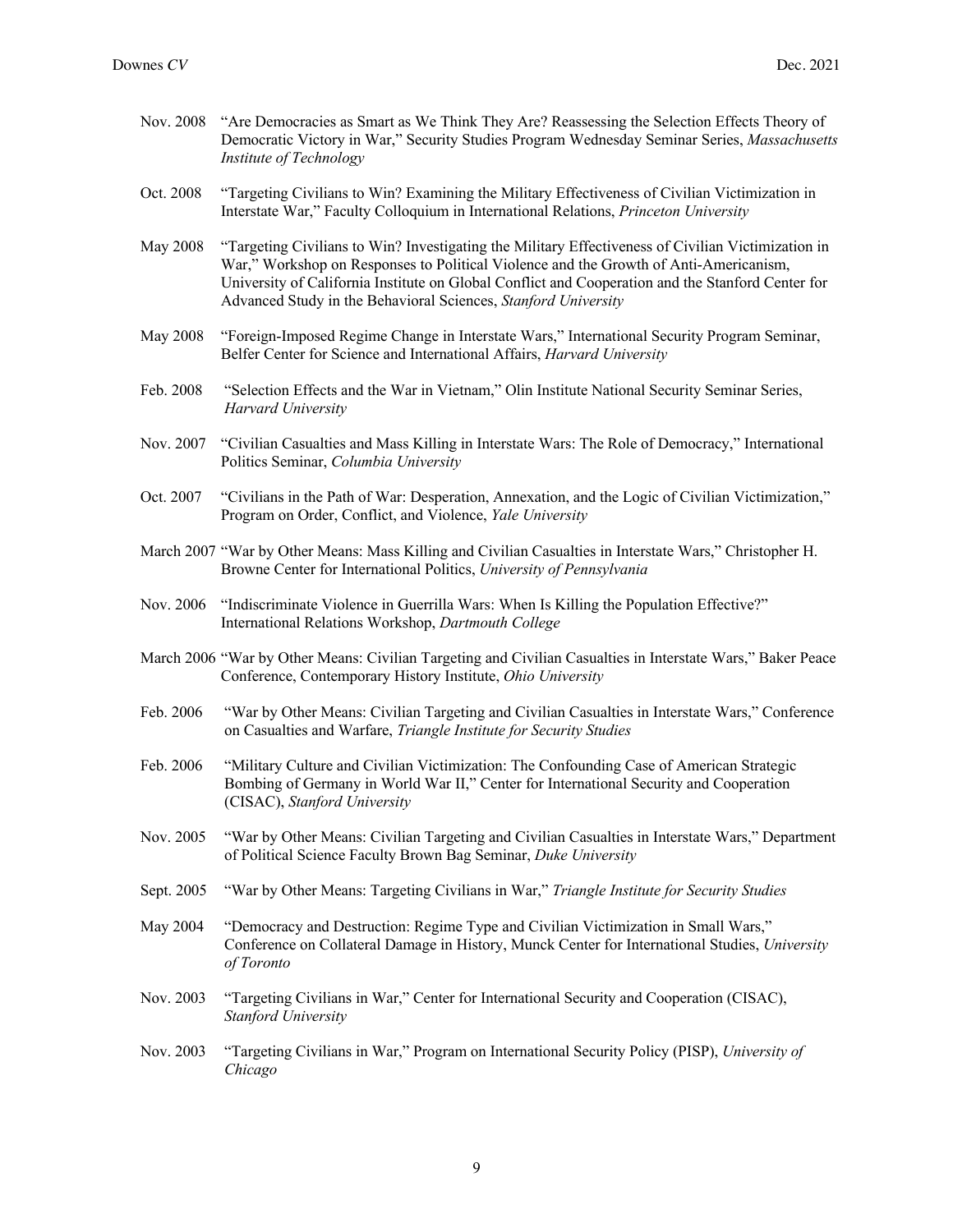- Oct. 2002 "Targeting Civilians in War: Does Regime Type Matter?" Olin Institute National Security Seminar Series, *Harvard University*
- May 2002 "Drastic Measures: Why Civilians Are Victimized in War," Program on International Security Policy (PISP), *University of Chicago*
- Nov. 2001 "Barbarism and War: Why States Harm Civilians," Program on International Politics, Economics, and Security (PIPES), *University of Chicago*
- Oct. 2001 "Rethinking America's National Security Policies in the Wake of September 11," Program on International Security Policy (PISP), *University of Chicago*
- Sept. 2001 "Barbarism and War: Why States Target Noncombatants," Second Annual New Faces Conference, Triangle Institute for Security Studies
- Oct. 2000 "Separate States or a State of Autonomies? Regional Autonomy Versus Partition After Ethnic Civil Wars," Conference on Living Together After Ethnic Killing: Debating the Kaufmann Hypothesis, Center for Global Security and Democracy, *Rutgers University*
- Feb. 2000 "Federalism and Ethnic Rebellion: A Cross-Sectional Analysis," Program on International Politics, Economics, and Security (PIPES), *University of Chicago*
- Oct. 1998 "Creating Stable Peace After Ethnic Civil Wars: Why Separation also Requires Sovereignty in Bosnia," Program on International Politics, Economics, and Security (PIPES), *University of Chicago*

#### **INVITED PRESENTATIONS TO CAMPUS GROUPS**

- March 2021 "The Causes and Consequences of Nuclear Proliferation," Inside GW Lecture for Admitted Undergraduates, *George Washington University*
- Aug. 2020 "Catastrophic Success: Assessing the Effects of Foreign-Imposed Regime Change," Faculty Expert Talk, Elliott School of International Affairs Undergraduate Orientation, *George Washington University*
- April 2015 "Nuclear Weapons and Nuclear Proliferation," Mock Lecture for Admitted Undergraduates, Elliott School of International Affairs, *George Washington University*
- Nov. 2010 "Counterinsurgency and Counterterrorism in Afghanistan and Pakistan: A Social Scientific Perspective," *Duke International Security Conference*
- March 2010 "Catastrophic Success: Foreign-Imposed Regime Change and Civil War," *Duke International Relations Association*
- Feb. 2009 "Iran's Nuclear Program," *Duke University Model United Nations* annual conference
- June 2008 "Targeting Civilians in War: Causes and Effectiveness," *North Carolina Governor's School*, Salem College
- June 2007 "War by Other Means: Civilian Targeting and Civilian Casualties in Interstate Wars," *Talent Identification Program*, Wake Forest University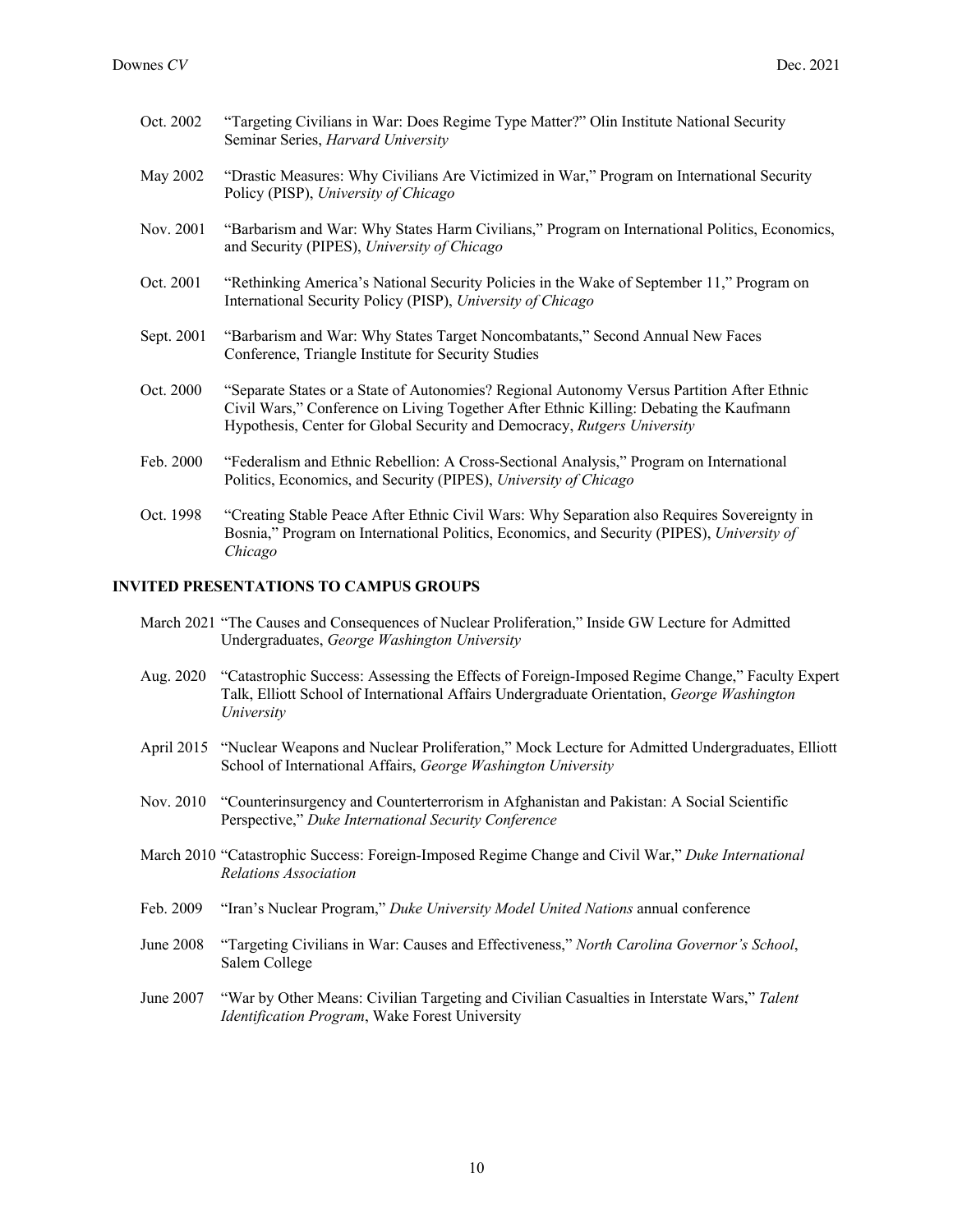### **CONFERENCE PRESENTATIONS**

- Sept. 2020 "The Use of Negative Instruments to Influence Target Behavior, Domestic Stability, and Effect Regime Change: A Look at the Historical Record," American Political Science Association Annual Meeting.
- Aug. 2019 "Picking Your Friends: Foreign-Imposed Regime Change and the Quality of Interstate Relations," American Political Science Association Annual Meeting, Washington D.C.
- Feb. 2017 "Does Spreading Democracy by Force Have a Place in U.S. Grand Strategy? A Skeptical View," International Studies Association Annual Meeting, Baltimore, MD
- Feb. 2017 "Democracies, Dictators, and Coercive Diplomacy," International Studies Association Annual Meeting, Baltimore, MD
- Sept. 2016 "Democracies, Dictators, and Coercive Diplomacy," American Political Science Association Annual Meeting, Philadelphia, PA
- Sept. 2015 "Step Aside or Face the Consequences: Explaining the Success and Failure of Compellent Threats to Replace Foreign Leaders," American Political Science Association Annual Meeting, San Francisco, CA
- Sept. 2015 "Coercion by Proxy: Population Relocation in Counterinsurgency Operations," American Political Science Association Annual Meeting, San Francisco, CA
- Sept. 2015 "Alliance Defection and the Rise of China," American Political Science Association Annual Meeting, San Francisco, CA
- Feb. 2015 "The International Relations of Foreign-Imposed Regime Change," International Studies Association Annual Meeting, New Orleans, LA
- Feb. 2015 "Foreign-Imposed Regime Change and Human Rights," International Studies Association Annual Meeting, New Orleans, LA
- Dec. 2014 "Alliance Defection and the Rise of China," U.S. Nuclear Policy Toward China Authors' Workshop, Institute for Security and Conflict Studies, *George Washington University*
- Sept. 2014 "Looking for Constraints in All the Wrong Places? Legal Oversight and Civilian Victimization in International Armed Conflicts," American Political Science Association Annual Meeting, Washington, D.C.
- Sept. 2013 "Explaining the Onset of Civil War after Foreign-Imposed Regime Change: Indecisive Victories and the FIRC Paradox," American Political Science Association Annual Meeting, Chicago, IL
- April 2013 "No Business Like FIRC Business: Foreign-Imposed Regime Change and Bilateral Trade," International Studies Association Annual Meeting, San Francisco, CA
- April 2013 "Foreign-Imposed Regime Change and Infant Mortality," International Studies Association Annual Meeting, San Francisco, CA
- Sept. 2012 "Foreign-Imposed Regime Change and Civil War: Examining the Causal Link," American Political Science Association Annual Meeting, New Orleans, LA
- April 2012 "Freedom by Force: Foreign-Imposed Regime Change and Democratization," Midwest Political Science Association Annual Meeting, Chicago, IL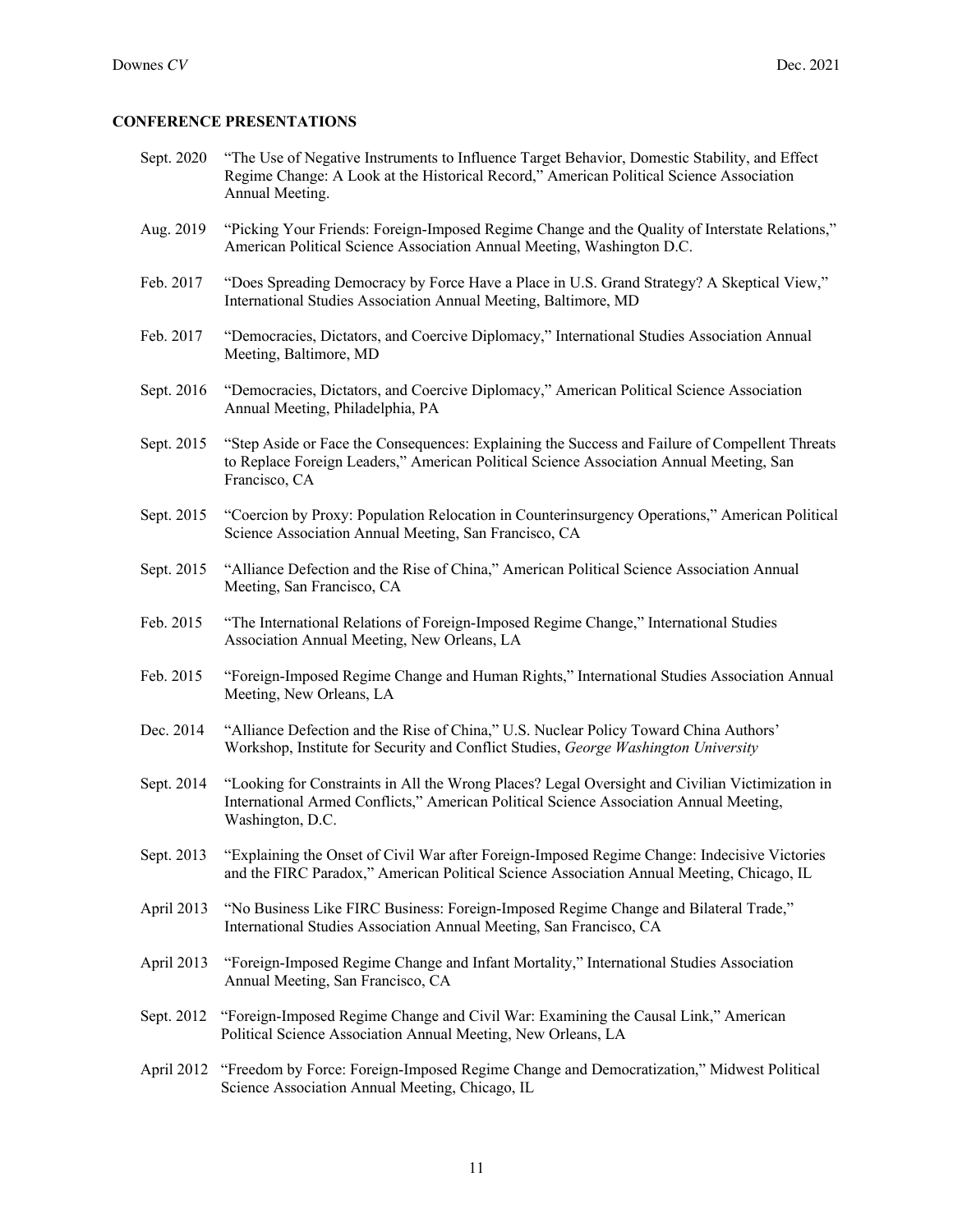- April 2012 "Decapitation by FIRC: Foreign-Imposed Regime Change and Leader Survival," International Studies Association Annual Meeting, San Diego, CA
- Sept. 2011 "Decapitation by FIRC: Foreign-Imposed Regime Change and Leader Survival," American Political Science Association Annual Meeting, Seattle, WA
- March 2011 "Timing the Peace: Explaining the Duration of Interstate Cease-Fire Agreements, 1816-2001," International Studies Association Annual Meeting, Montreal, QUE
- March 2011 "Catastrophic Success? Foreign-Imposed Regime Change and Civil War," International Studies Association Annual Meeting, Montreal, QUE
- Sept. 2010 "FIRCed to Be Free: Foreign-Imposed Regime Change and Democratization," American Political Science Association Annual Meeting, Washington, D.C.
- Sept. 2010 "Democracy, Threats, and Credibility: A Reassessment," American Political Science Association Annual Meeting, Washington, D.C.
- Sept. 2010 "It's a Crime but Is It a Blunder? The Efficacy of Targeting Civilians in War," American Political Science Association Annual Meeting, Washington, D.C.
- Feb. 2010 "Catastrophic Success? Foreign-Imposed Regime Change and Civil War," International Studies Association Annual Meeting, New Orleans, LA
- Feb. 2010 "FIRCed to Be Free: Foreign-Imposed Regime Change and Democratization," International Studies Association Annual Meeting, New Orleans, LA
- Sept. 2009 "Catastrophic Success? Assessing the Effectiveness of Foreign-Imposed Regime Change," American Political Science Association Annual Meeting, Toronto, ON
- Sept. 2008 "The Causes of Foreign-Imposed Regime Change in Interstate Wars," American Political Science Association Annual Meeting, Boston, MA
- April 2008 "Killing (Civilians) to Win? Some Preliminary Evidence on the Military Effectiveness of Civilian Victimization in War," Association for the Study of Nationalities, New York, NY
- March 2008 "Covert Action, Democratic Peace, and the Cold War," International Studies Association Annual Meeting, San Francisco, CA
- March 2008 "Killing (Civilians) to Win? Some Preliminary Evidence on the Military Effectiveness of Civilian Victimization in War," International Studies Association Annual Meeting, San Francisco, CA
- Sept. 2007 "Selection Effects and the War in Vietnam," American Political Science Association Annual Meeting, Chicago, IL
- Sept. 2007 "Covert Action, Democratic Peace, and the Cold War," American Political Science Association Annual Meeting, Chicago, IL
- Sept. 2006 "Military Culture and Civilian Victimization: The Case of American Strategic Bombing of Germany in World War II," American Political Science Association Annual Meeting, Philadelphia, PA
- March 2006 "Hypotheses on the Effectiveness of Civilian Victimization in War," International Studies Association Annual Meeting, San Diego, CA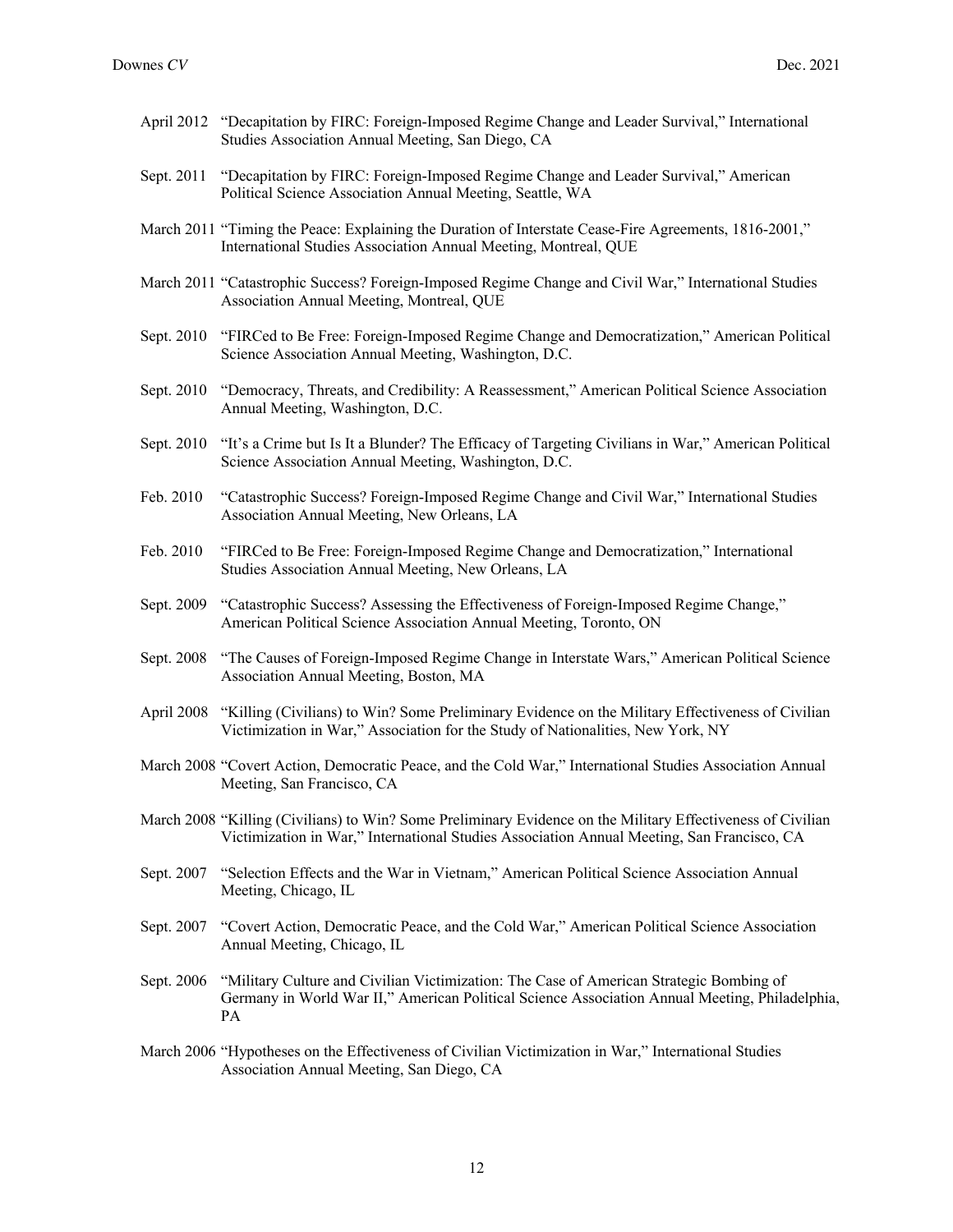- Sept. 2005 "War by Other Means: The Fate of Civilians in Armed Conflict," American Political Science Association Annual Meeting, Washington, DC
- March 2005 "Civilian Victimization in War after 1945: Are Democracies Different Now?" International Studies Association Annual Meeting, Honolulu, HI
- Aug. 2004 "The Causes of Civilian Victimization in Interstate Wars, 1816-2003," American Political Science Association Annual Meeting, Chicago, IL
- March 2004 "Democracy and Destruction: Regime Type and Civilian Victimization in Small Wars," International Studies Association Annual Meeting, Montreal, QC
- Aug. 2003 "Democracy and Civilians in War: American and German Strategic Bombing in World War II," American Political Science Association Annual Meeting, Philadelphia, PA
- Aug. 2003 "Targeting Civilians in War: The Starvation Blockades of World War I," American Political Science Association Annual Meeting, Philadelphia, PA
- Feb. 2003 "Targeting Civilians in War: Does Regime Type Matter?" International Studies Association Annual Meeting, Portland, OR
- Feb. 2003 "The Problem with Single-State Solutions to Ethnic Civil Wars," International Studies Association Annual Meeting, Portland, OR
- Aug. 2002 "Targeting Civilians in War: Does Regime Type Matter?" American Political Science Association Annual Meeting, Boston, MA
- April 2000 "Federalism and Ethnic Rebellion: A Cross-Sectional Analysis," Midwest Political Science Association Annual Meeting, Chicago, IL
- March 2000 "Federalism and Ethnic Rebellion: A Cross-Sectional Analysis," International Studies Association Annual Meeting, Los Angeles, CA
- Sept. 1999 "Reintegration, Autonomy, or Partition: Evaluating Alternative Solutions to Ethnic Civil Wars," American Political Science Association Annual Meeting, Atlanta, GA
- April 1999 "Necessary but not Sufficient: Why Separation Requires Sovereignty in Bosnia," Midwest Political Science Association Annual Meeting, Chicago, IL

## **OTHER CONFERENCE PARTICIPATION**

- April 2021 Invited Discussant, Research and Policy Seminar, Center for Strategic Studies, Fletcher School of Law and Diplomacy, *Tufts University*
- Nov. 2020 Invited Discussant, Comparative Politics Workshop, Department of Political Science, *George Washington University*
- Sept. 2020 Panel Discussant, "Meddling! What Is It Good For?" American Political Science Association Annual Meeting
- Sept. 2020 Panel Chair and Discussant, "Author Meets Critics: Jason Lyall's *Divided Armies*," American Political Science Association Annual Meeting.
- May 2020 Invited Discussant, Book Manuscript Workshop for Adam Lichtenheld, "Weaponizing Displacement in Civil Wars," *Yale University*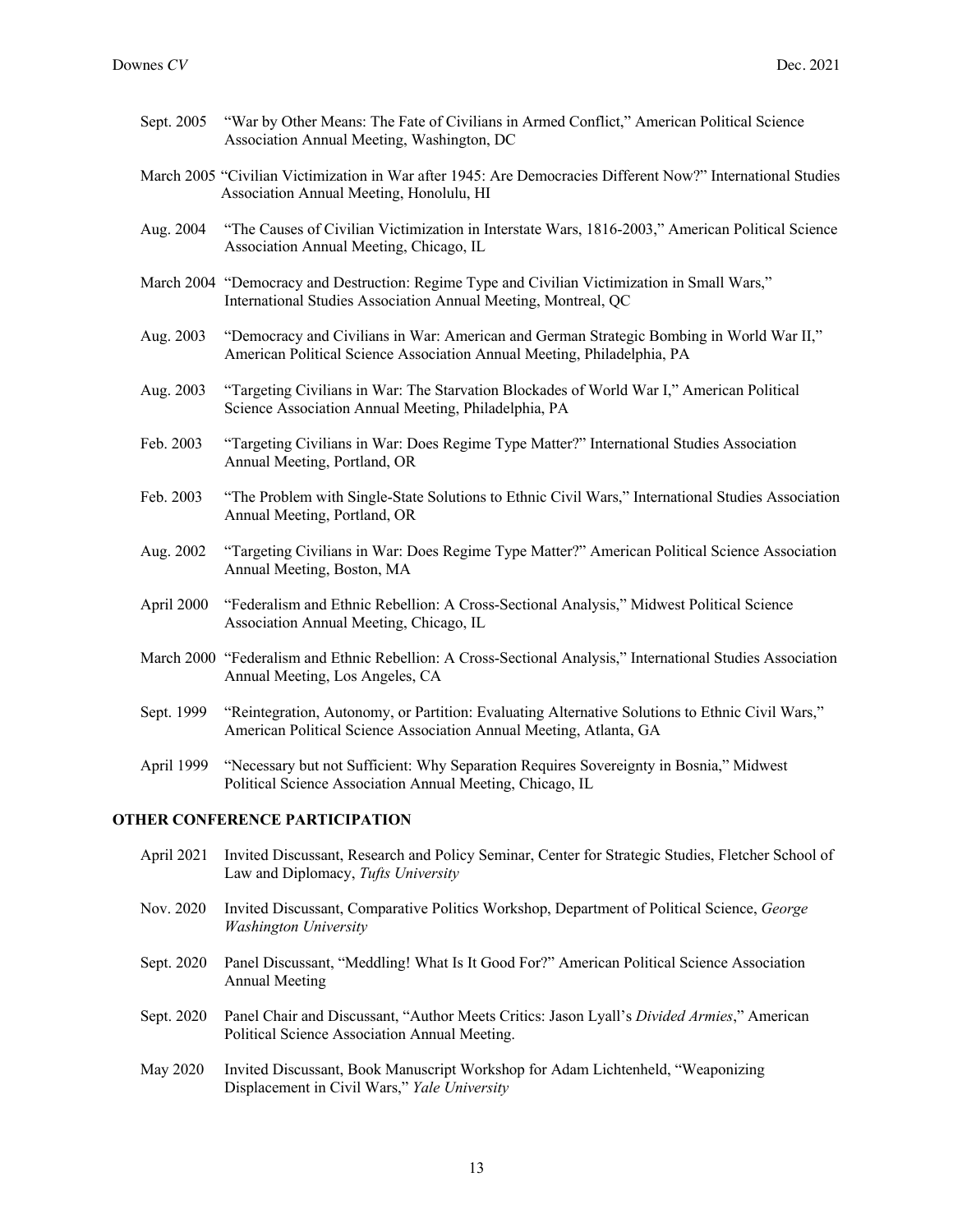| Sept. 2019 | Invited Discussant, 25 <sup>th</sup> Annual New Faces Conference, <i>Triangle Institute for Security Studies</i> ,<br>Chapel Hill, NC                                                                                                                          |
|------------|----------------------------------------------------------------------------------------------------------------------------------------------------------------------------------------------------------------------------------------------------------------|
| Aug. 2019  | Panel Discussant, "The Economics of Violence," American Political Science Association Annual<br>Meeting, Washington D.C.                                                                                                                                       |
| May 2017   | Invited Discussant, Book Manuscript Workshop for Carrie A. Lee, "The Politics of Military<br>Operations," RAND Corporation                                                                                                                                     |
| May 2017   | Invited Discussant, IR Retreat, Department of Political Science, George Washington University                                                                                                                                                                  |
| April 2017 | Moderator and invited Discussant, Book Manuscript Workshop for Daniel Krcmaric, "The Justice<br>Dilemma: International Accountability, Political Leaders, and Internal Violence," Northwestern<br>University                                                   |
| Feb. 2017  | Panel Chair and Discussant, "Sieges and Civilian Punishment," International Studies Association<br>Annual Meeting, Baltimore, MD                                                                                                                               |
| Oct. 2015  | Invited Discussant, Book Manuscript Workshop for Lindsey O'Rourke, "Secrecy and Security:<br>U.S.-Orchestrated Regime Change during the Cold War," Boston College                                                                                              |
| Sept. 2015 | Invited Discussant, Book Manuscript Workshop for Jason Lyall, "Paths of Ruin: Explaining<br>Military Effectiveness in Conventional War," Yale University                                                                                                       |
| May 2015   | Invited Discussant, Book Manuscript Workshop for Rachel Stein, "War and Revenge," George<br><b>Washington University</b>                                                                                                                                       |
| April 2015 | Panel Chair, "Understanding the Threat to the United States and Europe from Returning<br>Jihadists," Conference on Insurgency in the Middle East and Its Threat to the United States,<br>National Capital Area Political Science Association, Washington, D.C. |
| April 2015 | Invited Discussant, "New Approaches to Democracy and International Behavior," Conference on<br>Reconsidering Regime Type in International Relations, Yale University, New Haven, CT                                                                            |
| Jan. 2015  | Invited Discussant, Book Manuscript Workshop for David Edelstein, "The Ominous Shadow:<br>Time and International Politics," Georgetown University                                                                                                              |
| Aug. 2014  | Panel Chair, "Digital Weaponry and Conflict," American Political Science Association Annual<br>Meeting, Washington, D.C.                                                                                                                                       |
|            | March 2014 Panel Chair and Discussant, "The International Dimensions of Civil-Military Relations and<br>Coups," International Studies Association Annual Meeting, Toronto, ON                                                                                  |
|            | March 2014 Roundtable Discussant, "Massacres and Morality: International Ethics Section Book Prize<br>Winner," International Studies Association Annual Meeting, Toronto, ON                                                                                   |
|            | March 2014 Panel Chair, "Audience Costs: Conditions and Foundations," International Studies Association<br>Annual Meeting, Toronto, ON                                                                                                                         |
| Feb. 2014  | Invited Discussant, Book Manuscript Workshop for Sarah Zukerman-Daly, "From War to Peace:<br>The Geography of Armed Organizations," University of Notre Dame                                                                                                   |
| Sept. 2013 | Panel Discussant, "Civilian Targeting, Terrorism, and (Un)Civil Conflict," American Political<br>Science Association Annual Meeting, Chicago, IL                                                                                                               |
|            |                                                                                                                                                                                                                                                                |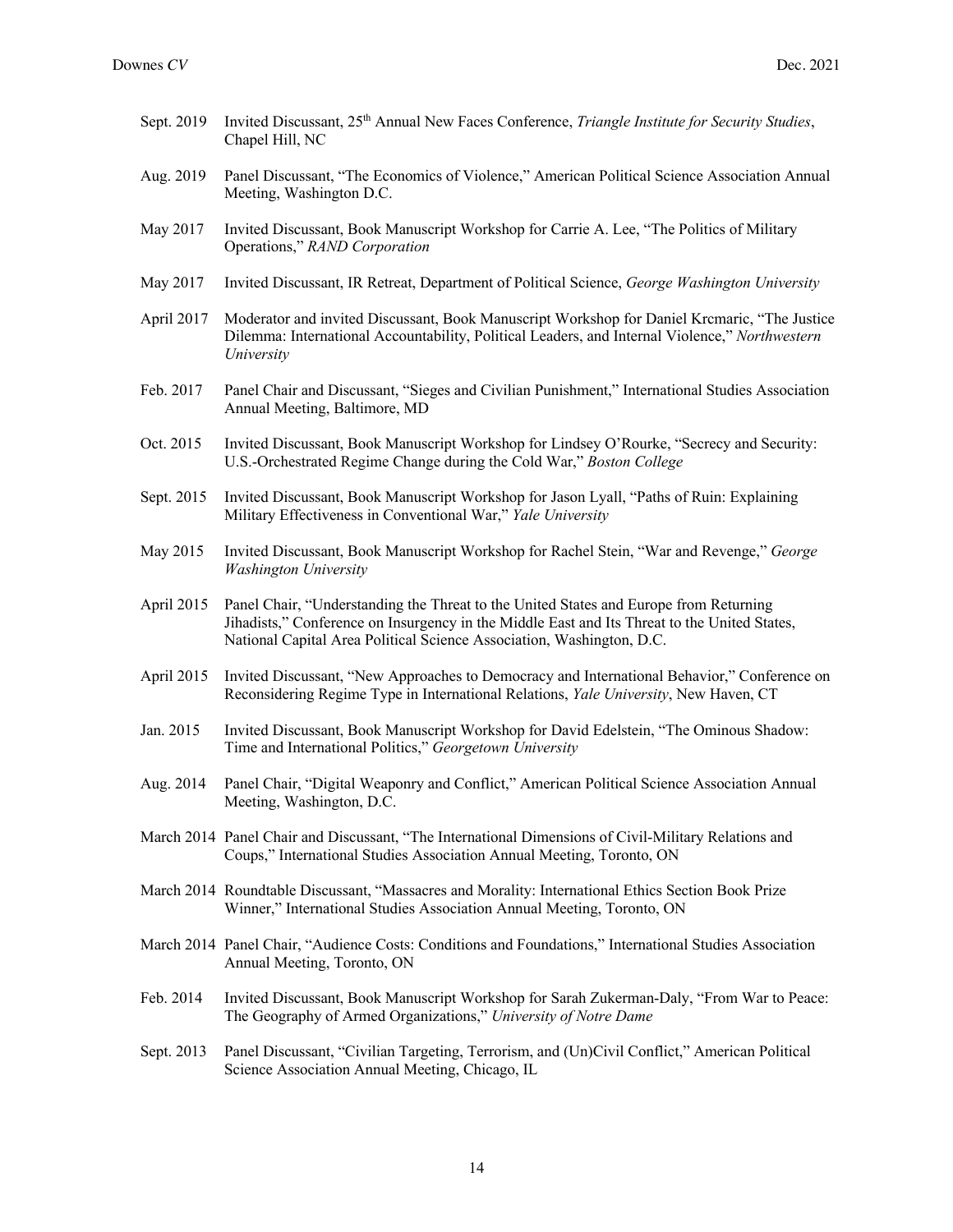- April 2013 Invited Discussant, Book Panel for Fotini Christia, Alliance Formation in Civil Wars," Association for the Study of Nationalities Annual Meeting, New York, NY
- April 2013 Invited Discussant, Book Manuscript Workshop for Laia Balcells, "Rivalry and Revenge: The Politics of Violence during Civil War," *Duke University*
- April 2013 Panel Chair, "Counterinsurgency: What Works?" International Studies Association Annual Meeting, San Francisco, CA
- Sept. 2012 Roundtable Participant, "Domestic Representation and International Coercion," American Political Science Association Annual Meeting, New Orleans, LA
- Sept. 2012 Panel Chair and Discussant, "New Research on Regime Type and War," American Political Science Association Annual Meeting, New Orleans, LA
- April 2012 Panel Chair and Discussant, "Power and Grand Strategy," Midwest Political Science Association Annual Meeting, Chicago, IL
- April 2012 Panel Chair, "Other Tools in the National Security Tool Kit: Uses of National Power Beyond Counterinsurgency as State Building," International Studies Association Annual Meeting, San Diego, CA
- April 2012 Panel Discussant, "Secrecy and World Politics," International Studies Association Annual Meeting, San Diego, CA
- Oct. 2011 Invited Discussant, Book Manuscript Workshop for Jasen Castillo, "The Will to Fight: The Societal Ties that Explain Military Cohesion," *Texas A&M University*
- March 2011 Roundtable Participant, "Governance and International Conflict," International Studies Association Annual Meeting, Montreal, QUE
- March 2011 Panel Discussant, "The Evolving Distinction between Civilian and Military," International Studies Association Annual Meeting, Montreal, QUE
- Sept. 2010 Panel Chair and Discussant, "COIN Heterodoxy," American Political Science Association Annual Meeting, Washington, D.C.
- June 2010 Invited Discussant, "Human Rights at War: A Comparative Study of the Effectiveness of the Geneva Conventions," Watson Institute for International Studies, *Brown University*
- May 2010 Invited Discussant, Book Manuscript Workshop for Fotini Christia, "The Closest of Enemies: Alliance Formation in Civil Wars," *Harvard Academy for International and Area Studies*
- Feb. 2010 Panel Chair and Discussant, "Civilian Protection: Competing Theories and Practices," International Studies Association Annual Meeting, New Orleans, LA
- Jan. 2010 Panel Moderator, "War Bound by Law: Non-State Actors and the Law of Armed Conflict in the 21st Century," Duke Journal of Comparative and International Law 2009-10 Annual Symposium, *Duke University*
- Sept. 2009 Panel Chair, "Civilian Targeting during Civil War: Exploring Sub-National Variation," American Political Science Association Annual Meeting, Toronto, ON
- June 2009 Panelist, "Drivers of Conflict and Future Challenges to Humanitarian Assistance," International Conference on Humanitarian Assistance in Conflict/Complex Emergencies, World Food Program, Rome, Italy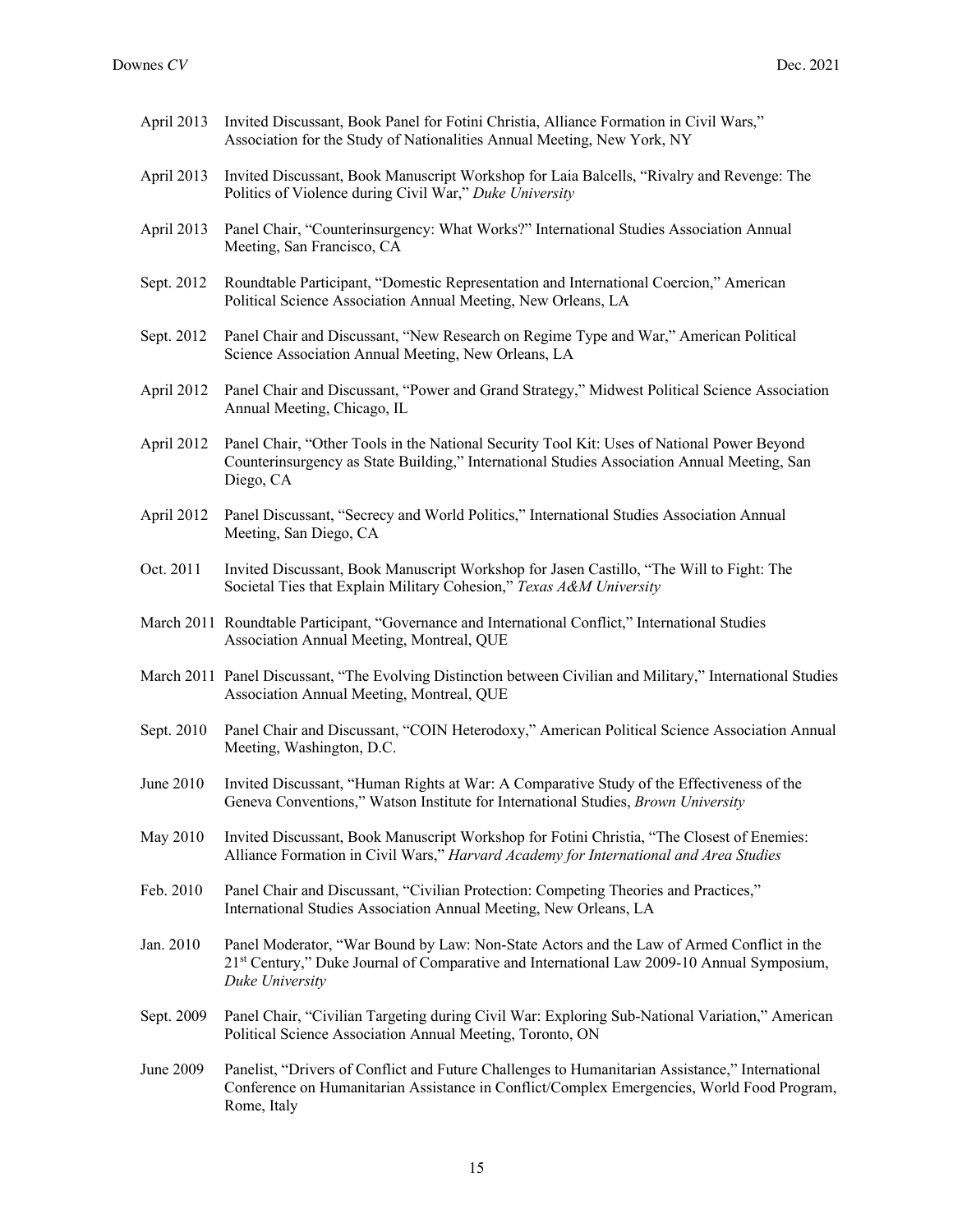- March 2009 Panel Chair, "Post-World War II Grand Strategy," Conference on Grand Strategy after Major War, American Grand Strategy Program and Triangle Institute for Security Studies, Chapel Hill, NC
- March 2009 Invited Discussant, Book Manuscript Workshop for Sebastian Rosato, "Europe United: Power Politics and the Making of the European Community," *Notre Dame University*
- Feb. 2009 Panel Chair and Discussant, "Patterns of Violence during and after Civil War: Iraq in Comparative Perspective," International Studies Association Annual Meeting, New York, NY
- Feb. 2009 Panel Discussant, "One-Sided Violence in Civil Wars," International Studies Association Annual Meeting, New York, NY
- March 2008 Panel Discussant, "New Research on Terrorism," International Studies Association Annual Meeting, San Francisco, CA
- March 2007 Participant, *Just and Unjust War*, A Liberty Fund Colloquium, Louisville, KY
- March 2006 Panel Chair and Discussant, "From Discomfort to Death: The Strategic and Normative Implications of New and Non-Lethal Weapons," International Studies Association Annual Meeting, San Diego, CA
- Feb. 2006 Co-organizer (with Christopher Gelpi), panel chair, and discussant, Conference on Casualties and Warfare, Triangle Institute for Security Studies, Durham, NC
- Sept. 2005 Panel Discussant, "The Nuclear Option: Who Proliferates? Who Abandons?" American Political Science Association Annual Meeting, Washington, D.C.
- March 2005 Panel Discussant, "Putting the Threat into Perspective: The Next Phase in the Terrorism Research Agenda," International Studies Association Annual Meeting, Honolulu, HI
- 2004-2011 Panel Chair and Discussant, Annual New Faces Conference, Triangle Institute for Security Studies, Durham and Chapel Hill, NC
- Aug. 2003 Panel Chair, "Democracy and War: A Pessimistic View," American Political Science Association Annual Meeting, Philadelphia, PA

## **PROFESSIONAL DEVELOPMENT**

2019 Course Development Institute, University Center for Teaching and Learning, *George Washington University* 2013 *Workshop on Teaching IHL for International Studies Faculties*, International Committee of the Red Cross and George Washington University 2004 *Institute for Qualitative Research Methods*, Arizona State University 1999 *Summer Workshop on the Analysis of Military Operations and Strategy* (SWAMOS), Columbia Institute of War and Peace Studies, held at Cornell University

#### **SERVICE**

#### *To the Profession*

| $2020 -$ | Series Editor, Cornell Studies in Security Affairs, Cornell University Press |
|----------|------------------------------------------------------------------------------|
| 2015-    | Member, Editorial Board, Security Studies                                    |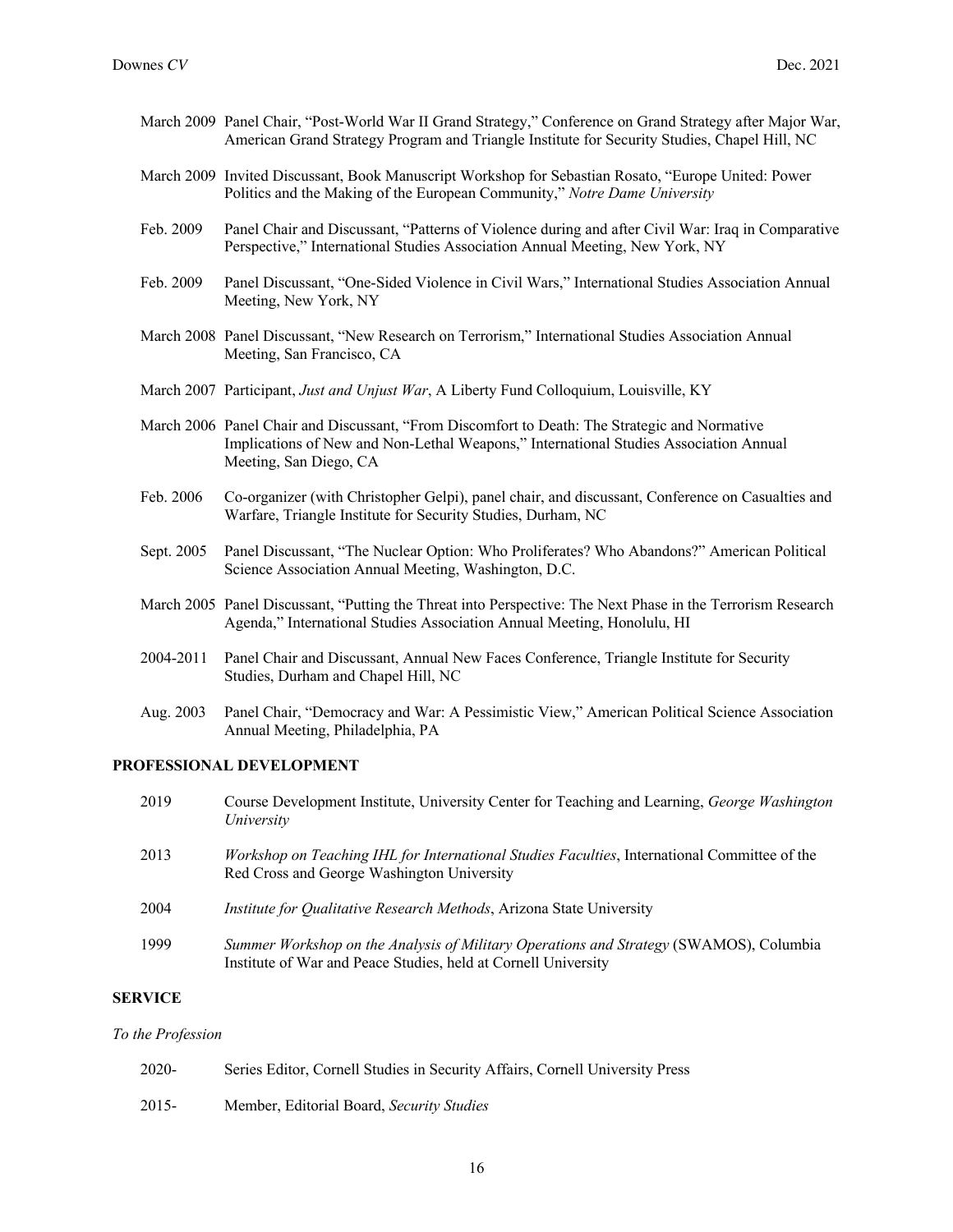- 2015-17 Associate Editor, *International Security*
- 2014 Sage Paper Award Committee (chair), given to the best paper presented at the American Political Science Association annual meeting by the Qualitative and Multi-Method Research Section

#### *George Washington University*

International Relations Faculty Search Committee, Department of Political Science, Fall 2021 Dean Search Committee, Elliott School of International Affairs, May-October 2020 International Relations Field Chair, Department of Political Science, May 2020- High Quality Education Strategic Planning Committee, George Washington University, Fall 2019-Spring 2020 Ad Hoc Committee on Departmental Climate, Department of Political Science, Spring 2019 International Relations Comprehensive Exam Committee, Department of Political Science, Spring 2019-Spring 2020 (member), Fall 2020- (chair) International Relations Faculty Search Committee, Department of Political Science, Fall 2018 International Security Faculty Search Committee, Elliott School of International Affairs, Fall 2018 International Relations Comprehensive Exam Committee (chair), Department of Political Science, 2017 International Relations Field Chair, Department of Political Science, 2016-17 Executive Committee, George Washington University Faculty Senate, 2016-17 Appointment, Promotion, and Tenure Committee, Elliott School of International Affairs, 2016-17 International Relations Comprehensive Exam Committee, Department of Political Science, 2013-14 Graduate Admissions Committee, Department of Political Science, 2013, 2014 South Asian Politics Search Committee, Elliott School of International Affairs (chair), Fall 2013 George Washington University Faculty Senate, 2013-17 Graduate Affairs Committee, Department of Political Science, 2012-13 Asian Politics Search Committee, Elliott School of International Affairs, Fall 2012 International Relations Faculty Search Committee, Department of Political Science, Fall 2011 U.S. National Security Faculty Search Committee, Elliott School of International Affairs, 2011-12

*Duke University*

Undergraduate Affairs Committee, Department of Political Science, 2010-11 Coordinator of Department of Political Science Brown Bag Faculty Speaker Series, Jan. 2005-May 2007 Political Science Representative, Arts and Sciences Council, Sept. 2005-May 2007, Sept. 2008-May 2009 Graduate Admissions Committee, Department of Political Science, 2005-06 Ad Hoc Committee on the Undergraduate Curriculum, Department of Political Science, Spring 2006 and 2007 Ad Hoc Committee on Transition to 2-1 Teaching Load, Fall 2006 B.A. Honors Thesis Supervisor, 2005-06, 2006-07, 2007-08, 2008-09; Second Reader, 2004-05, 2007-08, 2008- 09, 2010-11

*Current Dissertation Committees* (Department of Political Science, GWU)

Tom Garvey (chair) Shahryar Pasandideh Stephen Rangazas (chair)

*Former Dissertation Students*

Daniel Jacobs (GWU, 2021) Kendrick Kuo (GWU, co-chair), Assistant Professor, U.S. Naval War College Vanes Ibric (GWU, 2021, chair) Kevin Petit (GWU, 2020, chair) Elizabeth Grasmeder (GWU, 2020, chair), U.S. Government Danielle Gilbert (GWU, 2020, chair), Assistant Professor, U.S. Air Force Academy Alexis Blanc (GWU, 2019), Political Scientist, RAND Corporation Bryce Loidolt (GWU, 2019, co-chair), Research Fellow, National Defense University